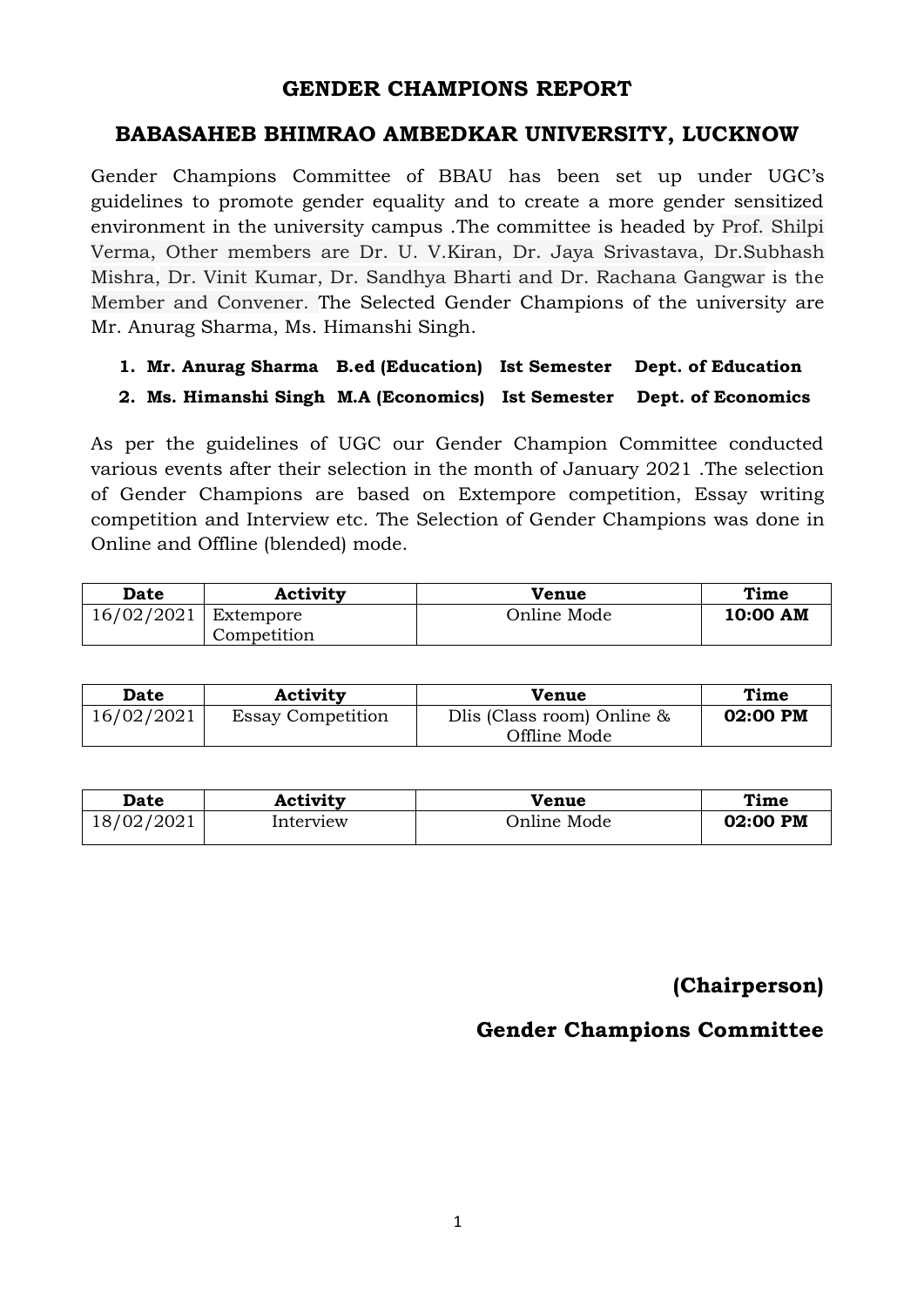## **Some Glimpses of Selection for Gender Champions**





















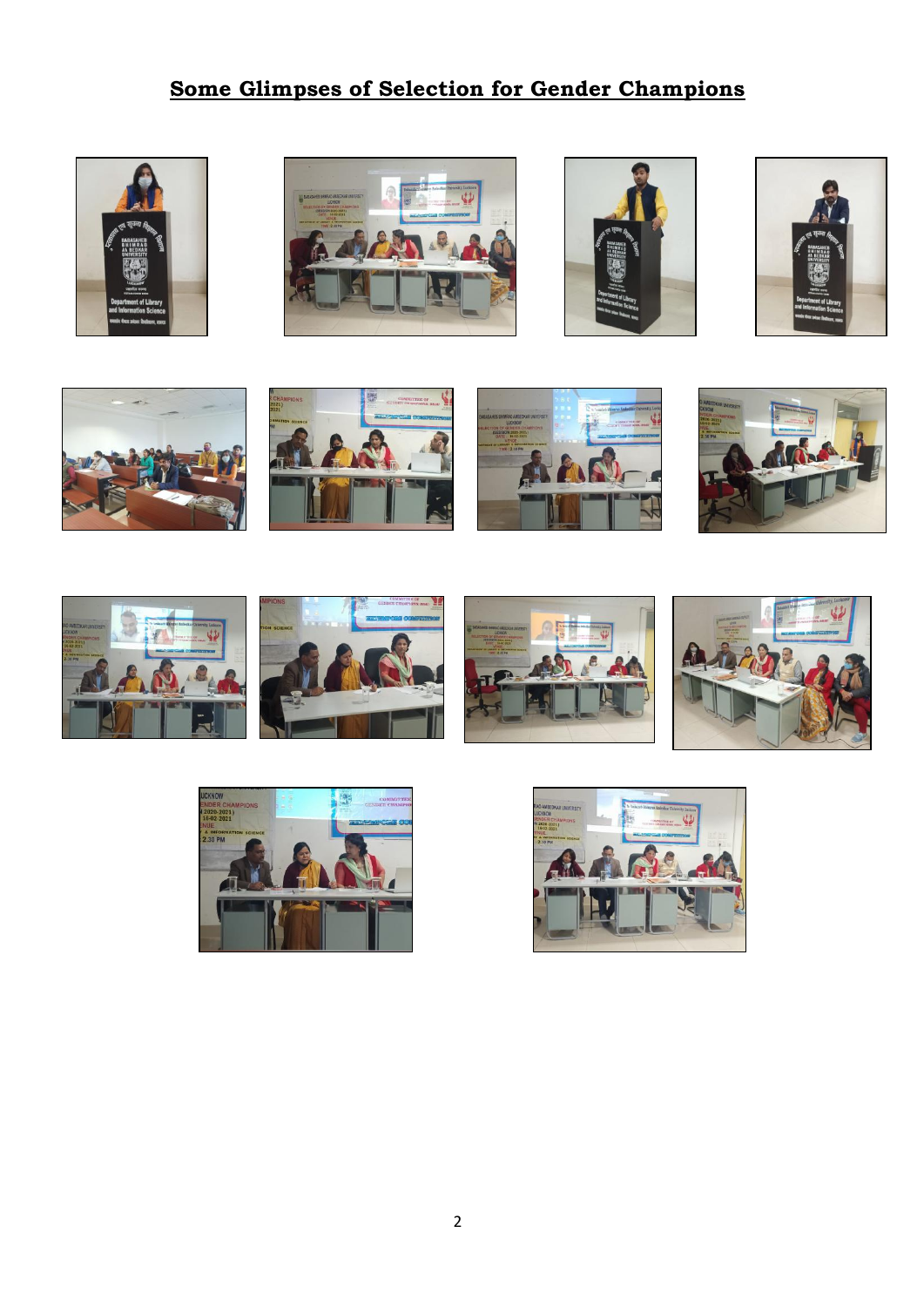#### **Social Media**



#### **BBAU\_Social Media** 勝 Just now  $\cdot$   $\odot$

Gender Champions Committee organised Extempore, Essay Writing followed by Interview<br>for selection of Gender Champions for current sessions in offline and online mode as per guidelines issued by UGC, Ministry of Education and Ministry of Women and Child development. @EduMinOfIndia @ugc\_india

 $\cdots$